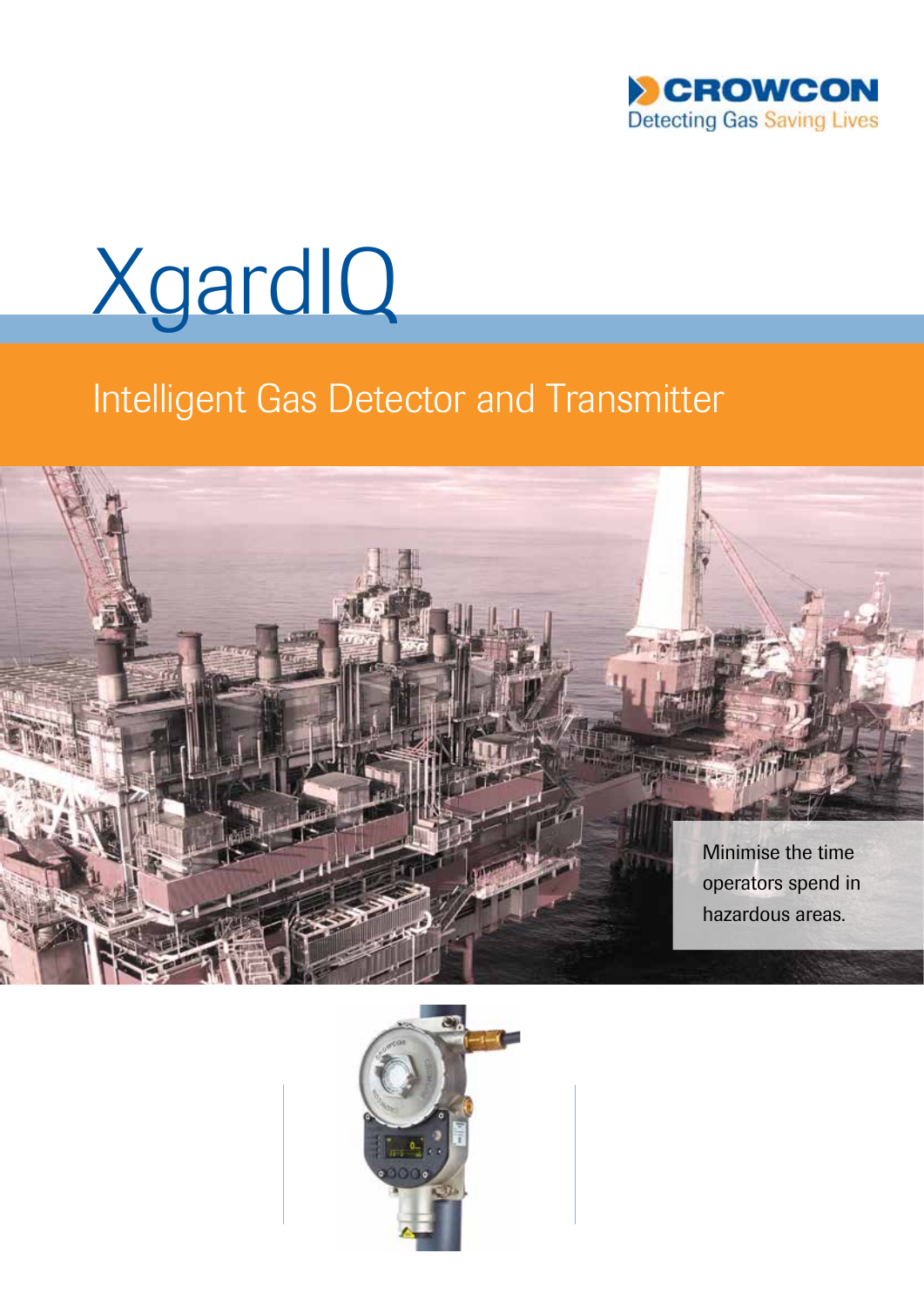# **XgardIQ**

# Intelligent Gas Detector and Transmitter

When lives and property are at risk and you need gas detection equipment that is totally reliable, you need Crowcon. For over 45 years Crowcon has been developing and manufacturing high quality products with a reputation for reliability and technical innovation.

Crowcon fixed-point detectors have been proven in many arduous environments, including oil and gas exploration and production, petrochemicals, water treatment, chemical plants and steel mills. XgardIQ provides fail-safe detection of a very wide range of gases and vapours.



## Product Description

XgardIQ is an intelligent and versatile gas detector and transmitter compatible with Crowcon's full range of sensor technologies. XgardIQ is available fitted with a variety of flammable, toxic and oxygen gas sensors and provides a bright OLED display with clear and comprehensive status information in a range of languages.

#### Confidence with Positive Safety

Bright LEDs indicate detector status at a glance; the unique Positive Safety LED confirms the detector is operating safely and alerts operators to any irregular events that may affect product integrity such as the ambient temperature exceeding sensor limits. When working safely, the blue LED remains on constantly. If any abnormal conditions are detected the LED will flash and a warning message will be displayed.

#### Flexible signal outputs

XgardIQ provides comprehensive and powerful output signal options; analogue 4-20mA signal with auto sink/source detection feature and RS-485 Modbus communications are provided as standard. Alarm and fault relays featuring heavy-duty changeover contacts, rated 230Vac 5A, are available at purchase or may be added at any time after installation. HART communications can be provided both over the analogue signal and via local I.S. terminals for diagnostics via any HART asset management system or hand-held device.

#### Improved safety

XgardIQ minimises the time personnel spend in potentially hazardous locations by using simple hot-swappable sensor modules. Sensors can be bump tested and calibrated in-situ or removed in seconds using one hand, and either replaced with a pre-calibrated sensor module or re-calibrated in a safe area before being refitted. All functions and adjustments can be made via the integral keypad without the need for special tools or hot-work permits.



#### Rugged and robust

ATEX and IECEx certified for use in Zone 1 and Zone 2 hazardous areas, XgardIQ has been designed for long-life operation in extreme environments. Featuring a rugged 316 stainless steel construction and a wide operating temperature range from -40 $^{\circ}$ C to +75 $^{\circ}$ C, XgardIQ is suitable for the most demanding applications.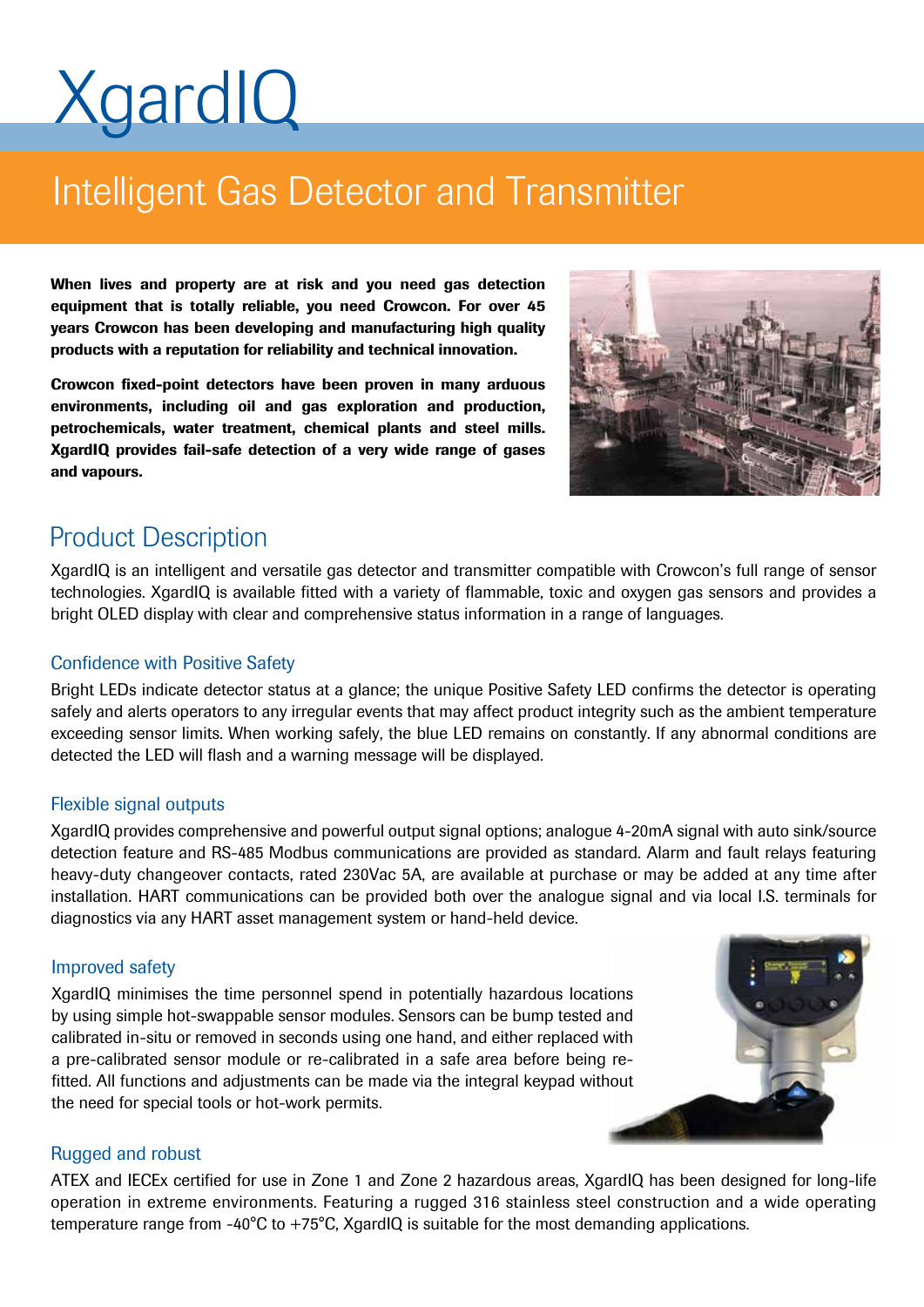

# XgardIQ Options

XgardIQ is compatible with Crowcon's full range of sensor technologies. The transmitter provides analogue 4-20mA and RS-485 Modbus signals as standard and HART communications is available as an option. A relay module may be fitted at the time of purchase, or retrofitted at any time. The 316 stainless steel enclosure has three cable entries suitable for either M20 or 1/2"NPT cable glands.

If XgardIQ is to be installed months ahead of scheduled commissioning, it can be supplied without a sensor module to avoid the possibility of the sensor being poisoned or expiring whilst inactive. The transmitter is supplied with a dummy sensor module to maintain dust and water ingress protection and sensor modules can be delivered and installed prior to commissioning.



#### Transmitter with Sensor

• Pre-calibrated flammable, toxic or oxygen sensor module

• Huge range of gas sensors.



#### Transmitter Only

- Enables transmitter to be installed in advance of commissioning
- Supplied with a dummy sensor module for weather protection • Auto-configure function when the sensor module is plugged in.



### Relays

- Simple plug-in module
- Heavy-duty 230Vac, 5A contacts
- Alarm 1, Alarm 2 and Fault relays
- On-delay and off-delay timers
- Can be retrofitted as needed.



#### HART Communications

- Enables diagnostics via asset management systems
- Local I.S. HART terminal connection
- Detectors can be installed on
- a HART addressable network.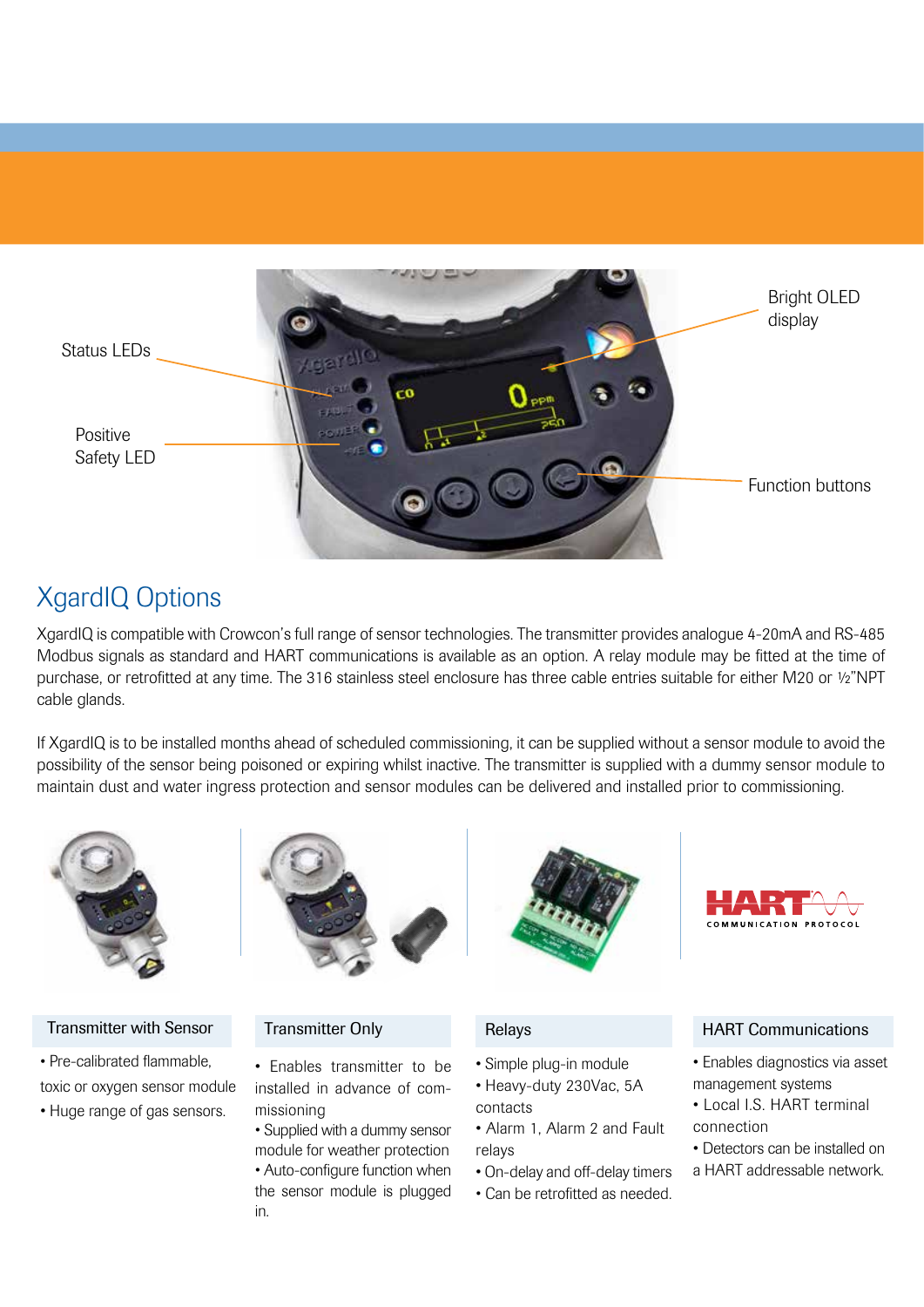# Minimising risk

XgardIQ offers powerful features which minimise the time operators spend in hazardous areas performing routine maintenance.

#### Easy to use

| Positive Safety indicator | Status checking at a glance and from a distance.                                |
|---------------------------|---------------------------------------------------------------------------------|
| OLED display              | Bright, clear display indicates gas level even in dark locations.               |
| <b>Buttons</b>            | Functions performed via buttons, without the need for special magnets or tools. |
| Event log                 | Clear history of detector use.                                                  |

#### Simple installation and maintenance

| Hot-swap sensor modules         | Easily removed or replaced using one hand without requiring hot work permit or<br>special tools.                                                                          |
|---------------------------------|---------------------------------------------------------------------------------------------------------------------------------------------------------------------------|
| Auto-sense function             | Automatically detects whether the control system is 4-20mA current sink or source,<br>saving time and faults.                                                             |
| Auto-configure function         | Detects when sensor module is plugged in and uploads the appropriate gas type,<br>range, units and alarm levels.                                                          |
| Smart Bump and Speedy Bump test | Sensor health and response verified quickly and easily following simple on-screen<br>instructions. Detector automatically provides a reminder when next bump test is due. |
| Calibration due warning         | Automatically reminds the user when calibration is due to ensure sensors remain<br>accurate at all times.                                                                 |
| Sensor range selection          | Users can set the full-scale range of the sensor via the display menu according to<br>site or specific location requirements.                                             |

### **Accessories**

#### **Dummy Sensor Module**

Maintains IP rating of the XgardIQ transmitter when no sensor module is installed.



Splash Guard For outdoor installations and sensor protection from water sprays. Includes pipe spigot for application of bump test gas.

#### Calibration Cap

Clips to the XgardIQ transmitter or remote sensor housing for application of calibration/bump test gas.



Sun Shade

Protects the detector from elevated temperatures due to direct sunlight.



Collector Cone

Clips to the sensor housing to aid detection of lighter-than-air gases such as hydrogen or methane.



#### **Flow Adaptor**

For gas sampling applications.



#### Pipe Mounting Kit

Stainless steel U-bolts, nuts and washers to enable XgardIQ to be rigidly mounted to a 50mm (2") pipe. Maximum pipe diameter: 60mm.



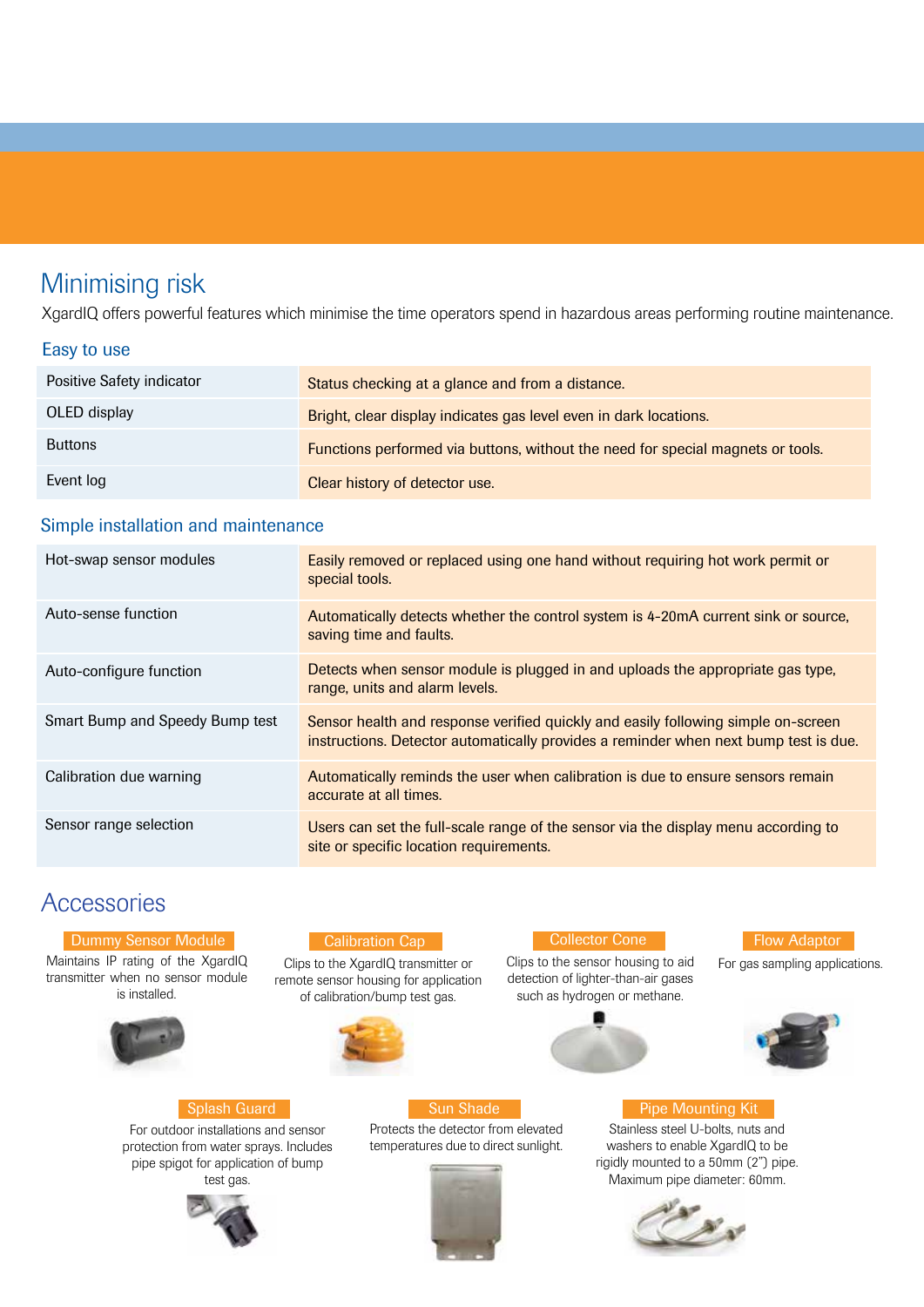# Gases and Ranges

| Gas                                        | <b>Sensor Type</b> | <b>Units</b> | Max<br>Range* | <b>Standard Alarm 1</b><br>Range | level <sup>+</sup> | <b>Alarm 2</b><br>level <sup>+</sup> | Temp<br>range <sup>o</sup> C |
|--------------------------------------------|--------------------|--------------|---------------|----------------------------------|--------------------|--------------------------------------|------------------------------|
| Ammonia (NH <sub>2</sub> )                 | Electrochemical    | <b>PPM</b>   | 1000          | 50                               | 25                 | 35                                   | $-20$ to $+40$               |
| <b>Carbon Monoxide (CO)</b>                | Electrochemical    | <b>PPM</b>   | 1000          | 250                              | 30                 | 200                                  | $-30$ to $+50$               |
| Ethanol $(C, He 0)$                        | Pellistor          | %LEL         | 100           | 100                              | 20                 | 40                                   | $+10$ to $+75$               |
| Hydrogen (H <sub>2</sub> )                 | <b>Pellistor</b>   | %LEL         | 100           | 100                              | 20                 | 40                                   | $-40$ to $+75$               |
| <b>Hydrogen Fluoride (HF)</b>              | Electrochemical    | <b>PPM</b>   | 10            | 10                               | 1.8                | 3                                    | $+5$ to $+40$                |
| Hydrogen Sulphide (H <sub>2</sub> S)       | Electrochemical    | <b>PPM</b>   | 200           | 25                               | $5\phantom{.0}$    | 10                                   | $-30$ to $+50$               |
| <b>LPG</b>                                 | Pellistor          | %LEL         | 100           | 100                              | 20                 | 40                                   | $-40$ to $+75$               |
| Methane (CH)                               | <b>Pellistor</b>   | %LEL         | 100           | 100                              | 20                 | 40                                   | $-40$ to $+75$               |
| Oxygen (O <sub>2</sub> )                   | Electrochemical    | %Vol         | 30            | 25                               | 19 (falling)       | 17 (falling)                         | $-20$ to $+50$               |
| Propane (C <sub>3</sub> H <sub>a</sub> )   | <b>Pellistor</b>   | %LEL         | 100           | 100                              | 20                 | 40                                   | $-40$ to $+75$               |
| Pentane $(C_{\rm g}H_{1,2})$               | Pellistor          | %LEL         | 100           | 100                              | 20                 | 40                                   | $-40$ to $+75$               |
| Sulphur dioxide (SO <sub>2</sub> )         | Electrochemical    | <b>PPM</b>   | 100           | 10                               | $\mathbf{1}$       | $\mathbf{1}$                         | $-30$ to $+50$               |
| Ammonia (NH <sub>3)</sub>                  | Pellistor          | %LEL         | 25            | 25                               | 10                 | 20                                   | $-40$ to $+75$               |
| Acetone (CH <sub>3</sub> ) <sub>2</sub> CO | Pellistor          | %LEL         | 100           | 100                              | 20                 | 40                                   | $-40$ to $+75$               |
| Butane $(C_{4}H_{10})$                     | Pellistor          | %LEL         | 100           | 100                              | 20                 | 40                                   | $-40$ to $+75$               |
| Carbon dioxide (CO <sub>2</sub> )          | IR.                | <b>PPM</b>   | 3000          | 3000                             | 500                | 1500                                 | $-20$ to $+50$               |
| Carbon dioxide (CO <sub>2</sub> )          | IR.                | %Vol         | 5             | $\overline{2}$                   | 0.5                | 1.5                                  | $-20$ to $+50$               |
| Chlorine (Cl <sub>2</sub> )                | Electrochemical    | <b>PPM</b>   | 20            | 5                                | 0.5                | 0.5                                  | $-20$ to $+40$               |
| Chlorine dioxide (CIO <sub>2</sub> )       | Electrochemical    | <b>PPM</b>   | $\mathbf{1}$  | $\mathbf{1}$                     | 0.1                | 0.3                                  | $-20$ to $+40$               |
| Acetylene (C <sub>2</sub> H <sub>2</sub> ) | Pellistor          | %LEL         | 100           | 100                              | 20                 | 40                                   | $-40$ to $+75$               |
| Ethylene $(C, H)$                          | Pellistor          | %LEL         | 100           | 100                              | 20                 | 40                                   | $-40$ to $+75$               |
| <b>Ethylene oxide (ETO)</b>                | Electrochemical    | <b>PPM</b>   | 100           | 10                               | 1                  | 5                                    | $-20$ to $+50$               |
| Heptane $(C, H_{16})$                      | Pellistor          | %LEL         | 100           | 100                              | 20                 | 40                                   | $-40$ to $+75$               |
| Hexane $(C_{\beta}H_{14})$                 | Pellistor          | %LEL         | 100           | 100                              | 20                 | 40                                   | $-40$ to $+75$               |
| Hydrogen (H <sub>2</sub> )                 | Electrochemical    | <b>PPM</b>   | 2000          | 2000                             | 500                | 1000                                 | $-20$ to $+40$               |
| Hydrogen (H <sub>a</sub> )                 | Electrochemical    | %LEL         | 100           | 100                              | 20                 | 40                                   | $-20$ to $+40$               |
| Hydrogen chloride (HCI)                    | Electrochemical    | <b>PPM</b>   | 30            | 10                               | $\mathbf{1}$       | 5                                    | $-20$ to $+40$               |
| Hydrogen cyanide (HCN)                     | Electrochemical    | <b>PPM</b>   | 30            | 25                               | 5                  | 10                                   | $-40$ to $+40$               |
| Isopropanol $(C_{3}H_{8}O)$                | Pellistor          | %LEL         | 100           | 100                              | 20                 | 40                                   | $-40$ to $+75$               |
| Methanol (CH <sub>3</sub> OH)              | Pellistor          | %LEL         | 100           | 100                              | 20                 | 40                                   | $-40$ to $+75$               |
| Nitric oxide (NO)                          | Electrochemical    | <b>PPM</b>   | 100           | 25                               | 5                  | 10                                   | $-30$ to $+50$               |
| Nitrogen dioxide (NO2)                     | Electrochemical    | <b>PPM</b>   | 100           | 10                               | $\mathbf{1}$       | $\mathbf{1}$                         | $-20$ to $+50$               |
| Ozone $(0, 0)$                             | Electrochemical    | <b>PPM</b>   | $\mathbf{1}$  | $\mathbf{1}$                     | 0.1                | 0.2                                  | $-20$ to $+40$               |
| Propylene $(C_3H_6)$                       | Pellistor          | %LEL         | 100           | 100                              | 20                 | 40                                   | $-40$ to $+75$               |
| Toluene (CH <sub>2</sub> )                 | Pellistor          | %LEL         | 100           | 100                              | 20                 | 40                                   | $-40$ to $+75$               |
| Xylene $(C_{8}H_{10})$                     | Pellistor          | %LEL         | 100           | 100                              | 20                 | 40                                   | $-40$ to $+75$               |

\* NOTE: Measuring ranges are user-selectable on the XgardIQ transmitter

+ NOTE: Alarm levels are user-adjustable on the XgardIQ transmitter

Gases highlighted in blue are available for order Contact Crowcon for gases highlighted in grey